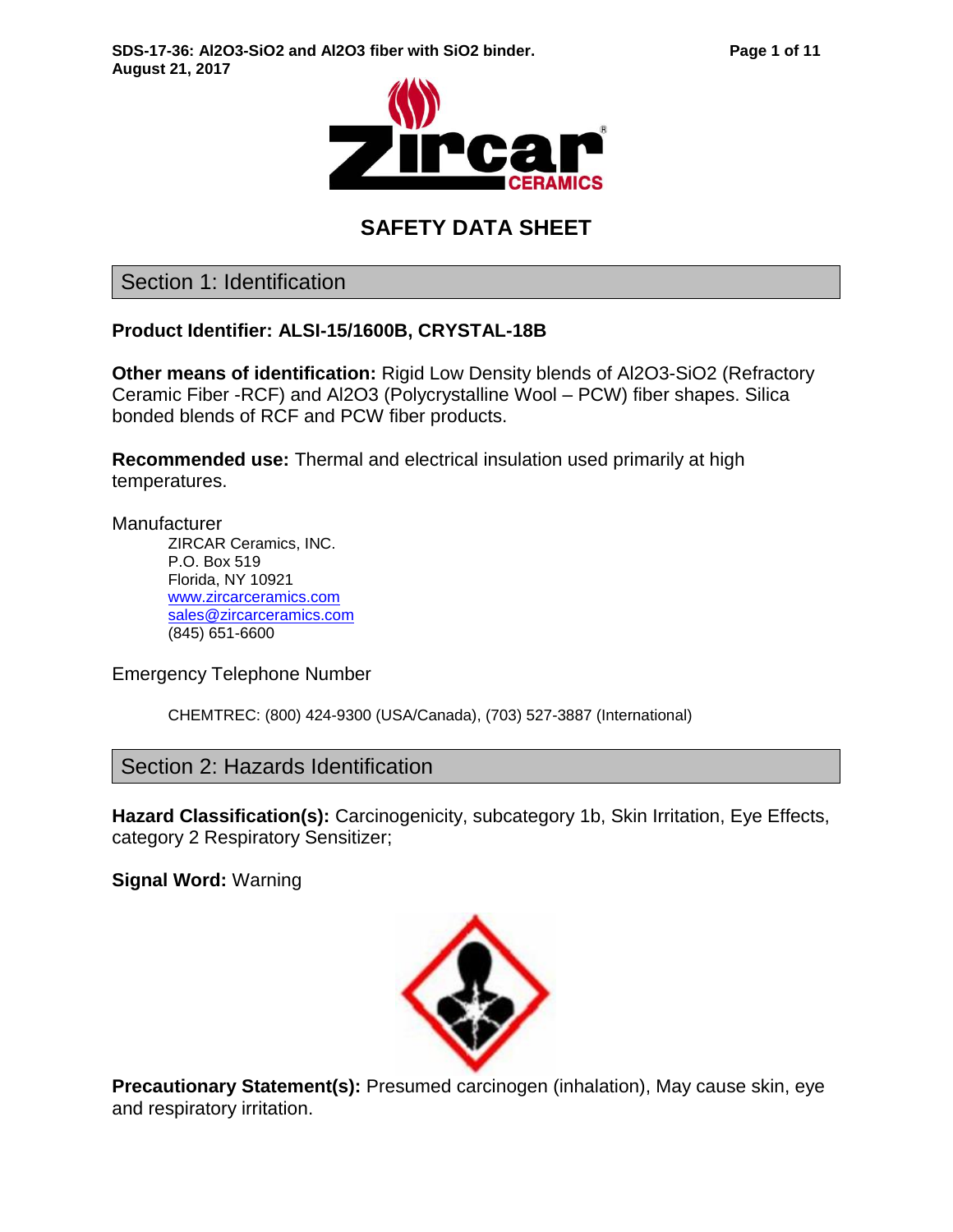**SDS-17-36: Al2O3-SiO2 and Al2O3 fiber with SiO2 binder. Page 2 of 11 August 21, 2017 CAUTION:** Handling or machining of these products may produce respirable dust particles. Dust may irritate eyes, skin and respiratory tract.

**Inhalation:** If inhaled in sufficient quantity, may cause respiratory tract irritation. Symptoms may include scratchiness of the nose or throat, cough or chest discomfort.

**Eye Contact:** Slightly to moderately irritating. Fibers may be abrasive; prolonged contact may cause damage to the outer surface of the eye.

**Skin Contact:** Slightly to moderately irritating. Exposure may result in irritation, inflammation, rash or itching.

**Ingestion:** Ingestion is unlikely. May cause gastrointestinal disturbances. Never induce vomiting without the advice of a physician.

**Medical Conditions Aggravated by Exposure:** Pre-existing medical conditions, including dermatitis, asthma or chronic lung disease may be aggravated by exposure; individuals who are atopic (with a history of allergies) may experience greater amounts of skin and respiratory irritation.

#### Section 3: Composition / Information on Ingredients

| <b>Chemical Name</b>             | Common Name   CAS Number  % by weight |             |           |
|----------------------------------|---------------------------------------|-------------|-----------|
| <b>Aluminum Oxide</b>            | Alumina                               | 1344-28-1   | $58 - 63$ |
| Aluminosilicate fiber (vitreous) | <b>RCF Fiber</b>                      | 142844-00-6 | $17 - 22$ |
| Silicon dioxide                  | Silica<br>(Amorphous)                 | 7631-86-9   | 15        |

#### **Chemical and common names, CAS numbers and concentration**

# Section 4: First Aid Measures

**Inhalation:** If respiratory tract irritation occurs, relocate individual to a dust free environment. Get medical attention if irritation persists. See Section 8 for additional measures to reduce or eliminate exposure.

**Eye Contact:** If eyes become irritated, flush immediately with large amounts of lukewarm water for at least 15 minutes. Eyelids should be held away from the eyeball to ensure thorough rinsing. Do not rub eyes. Get medical attention if irritation persists.

**Skin Contact:** If skin becomes irritated, remove contaminated clothing. Do not rub or scratch exposed skin. Wash area of contact thoroughly with soap and water. Using a skin cream or lotion after washing may be helpful.

**Ingestion:** If gastrointestinal irritation occurs, relocate individual to a dust free environment. Seek medical attention if symptoms persist.

Note to Physicians: Skin and respiratory effects are the result of mechanical irritation; fiber exposure does not result in allergic manifestations.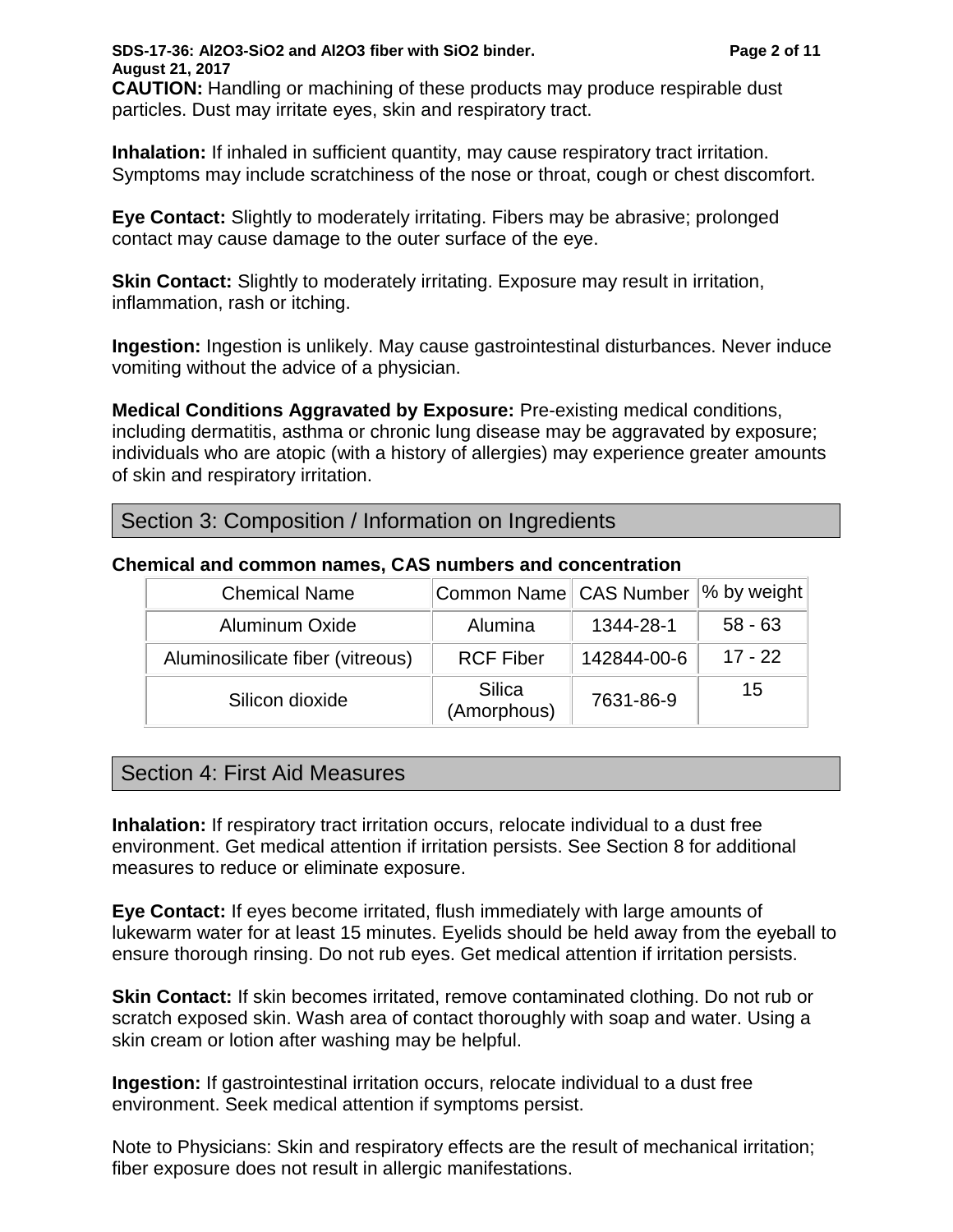# Section 5: Fire Fighting Measures

Materials are not combustible. Use extinguishing media suitable for type of surrounding fire.

# Section 6: Accidental Release Measures

**Spill Procedures:** Dust suppressing cleaning methods such as wet sweeping or vacuuming should be used to clean the work area. If vacuuming is used the vacuum must be equipped with a HEPA filter. Compressed air or dry sweeping should not be used for cleaning. Dust suppressing compounds may be used to clean up light dust. Use wet sweeping or a dust suppressant where sweeping is necessary.

**Release into Air:** Prevent release of airborne particulates where possible. Not a regulated hazardous substance. See Section 8 for appropriate engineering controls.

**Release into Water:** Release into water is not appropriate. Not a regulated hazardous substance.

## Section 7: Handling and Storage

**Storage:** These materials are stable and may be stored in a dry place indefinitely. Physical abrasion may produce small amounts of respirable dusts. See precautions under Section 8.

**Normal Use:** Handle ceramic fiber with caution. Minimize airborne dusts by avoiding the unnecessary disturbance of materials.

**Machining and Cutting:** These materials may produce respirable and nuisance dusts when machined or cut. See Section 8 for exposure controls and personal protection during machining or installation procedures.

**High Temperature Conditions:** Service significantly above the product design temperature may increase friability and the possibility of generating airborne fibers or particulates. While not considered problematic during use, airborne fibers may complicate removal activities. It is recommended that product use be carefully matched to design parameters.

**After Service:** As manufactured these products contain an aluminosilicate which may transform upon heating (temperatures greater than 1000°C for extended periods of time) to non-hazardous mullite and crystobalite (CAS # 14464-46-1), a form of crystalline silica. Prolonged or repeated inhalation of respirable free crystalline silica dust may cause delayed lung injury (silicosis). The IARC has classified crystalline silica as group 2A, probable human carcinogen. There is sufficient evidence of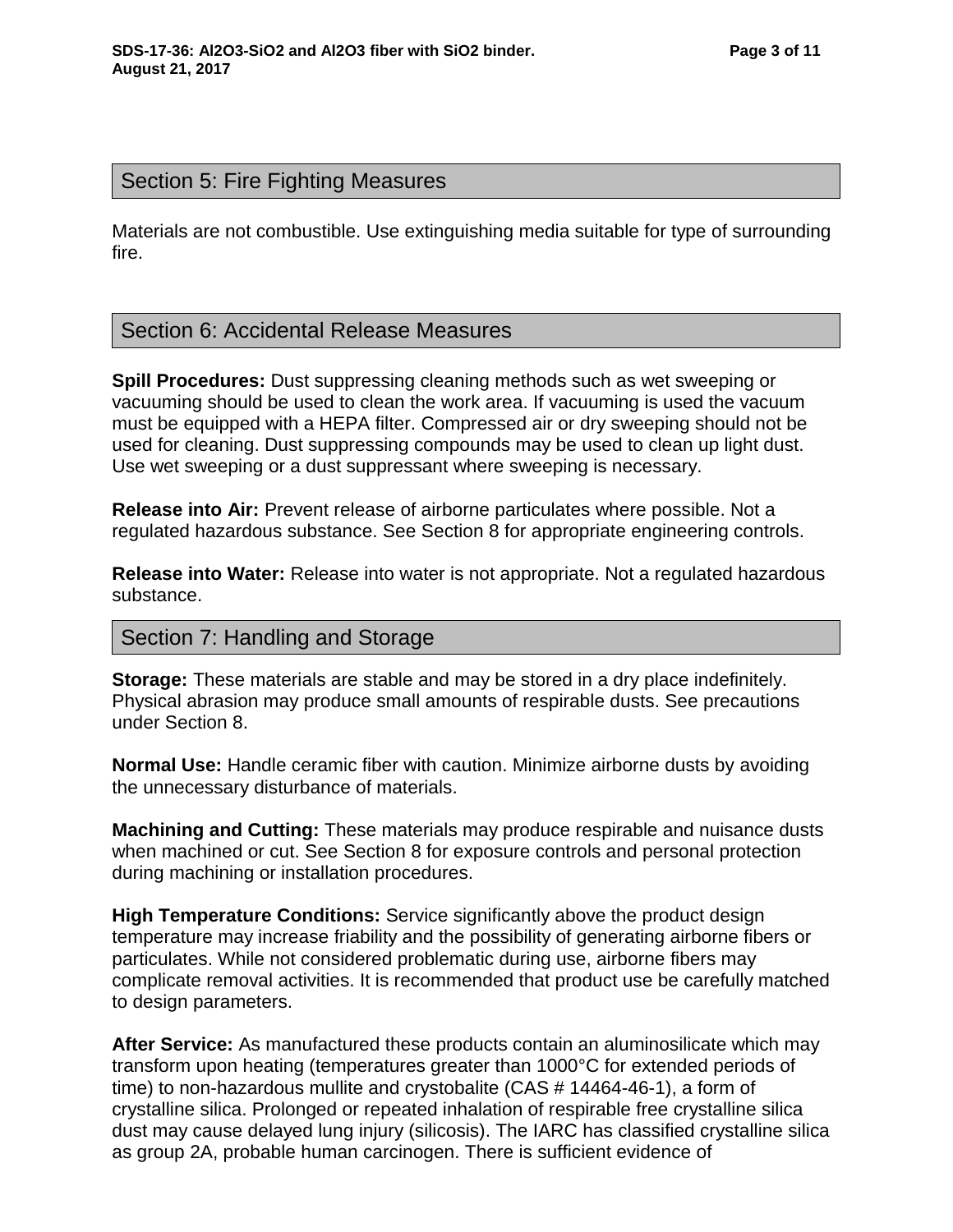#### **SDS-17-36: Al2O3-SiO2 and Al2O3 fiber with SiO2 binder. Page 4 of 11 August 21, 2017**

carcinogenicity in animals, but limited evidence in humans. OSHA's final rule limit and ACGIH'S TLV for respirable crystobalite is 0.05 mg/m3. Product removal must consider the possibility of usage above design temperatures. See Section 8 for appropriate respiratory protection during removal.

Aluminum Oxide dusts have caused no systemic or pathological problems. The material is inert in the body. Some individuals may experience allergic sensitivity reactions. These are generally limited to mild occupational dermatitis. Chronic inhalation may result in pleural plaques not associated with cancers. Other effects principally derived from physical abrasion.

# Section 8: Exposure Controls / Personal Protection

#### **Exposure Limits**

| Aluminosilicate fiber (vitreous) |                                                                                           |
|----------------------------------|-------------------------------------------------------------------------------------------|
| OSHA PEL as 8 hr TWA             | 15/5 mg/m <sup>3</sup> Total dust/Respirable<br>Fraction*                                 |
| ZIRCAR Ceramics, Inc.            | 0.5 fiber/cc, 8-hr. TWA**                                                                 |
| Silica (amorphous)               |                                                                                           |
| OSHA PEL as 8 hr TWA             | 20 mppcfa, 80 mg/m <sup>3</sup>                                                           |
| NIOSH PEL as 8 hr TWA            | 6 mg/m <sup>3</sup>                                                                       |
| Canadian PEL as TWA              | 5/2 mg/m <sup>3</sup> Total mass/Respirable Mass                                          |
| <b>ILDH Level by SCPC</b>        | 3000 mg/m <sup>3</sup>                                                                    |
| <b>Aluminum Oxide</b>            |                                                                                           |
| OSHA PEL as 8 hr TWA             | 15/5 mg/m <sup>3</sup> Total dust/Respirable Fraction                                     |
| ACGIH PEL as 8 hr TWA            | 10 mg/m <sup>3</sup> Inhalable particulate with no<br>asbestos and <1% crystalline silica |
| Canadian PEL as TWA              | 5 mg/m $3$                                                                                |

\* There is no specific regulatory standard for RCF in the U.S. OSHA's "Particulate Not Otherwise Regulated (PNOR)" standard [29 CFR 1910.1000, Subpart Z, Air Contaminants] applies generally; Total Dust 15 mg/m<sup>3</sup>; Respirable Fraction 5 mg/m<sup>3</sup>.

\*\* The Refractory Ceramic Fibers Coalition (RCFC) has sponsored comprehensive toxicology and epidemiology studies to identify potential RCF-related health effects [see Section 11 for more details], consulted experts familiar with fiber and particle science, conducted a thorough review of the RCF-related scientific literature, and further evaluated the data in a state-of-the-art quantitative risk assessment. Based on these efforts and in the absence of an OSHA PEL, RCFC has adopted a recommended exposure guideline, as measured under NIOSH Method 7400 B. The manufacturers' REG is intended to promote occupational health and safety through prudent exposure control and reduction and it reflects relative technical and economic feasibility as determined by extensive industrial hygiene monitoring efforts undertaken pursuant to an agreement with the U.S. Environmental Protection Agency.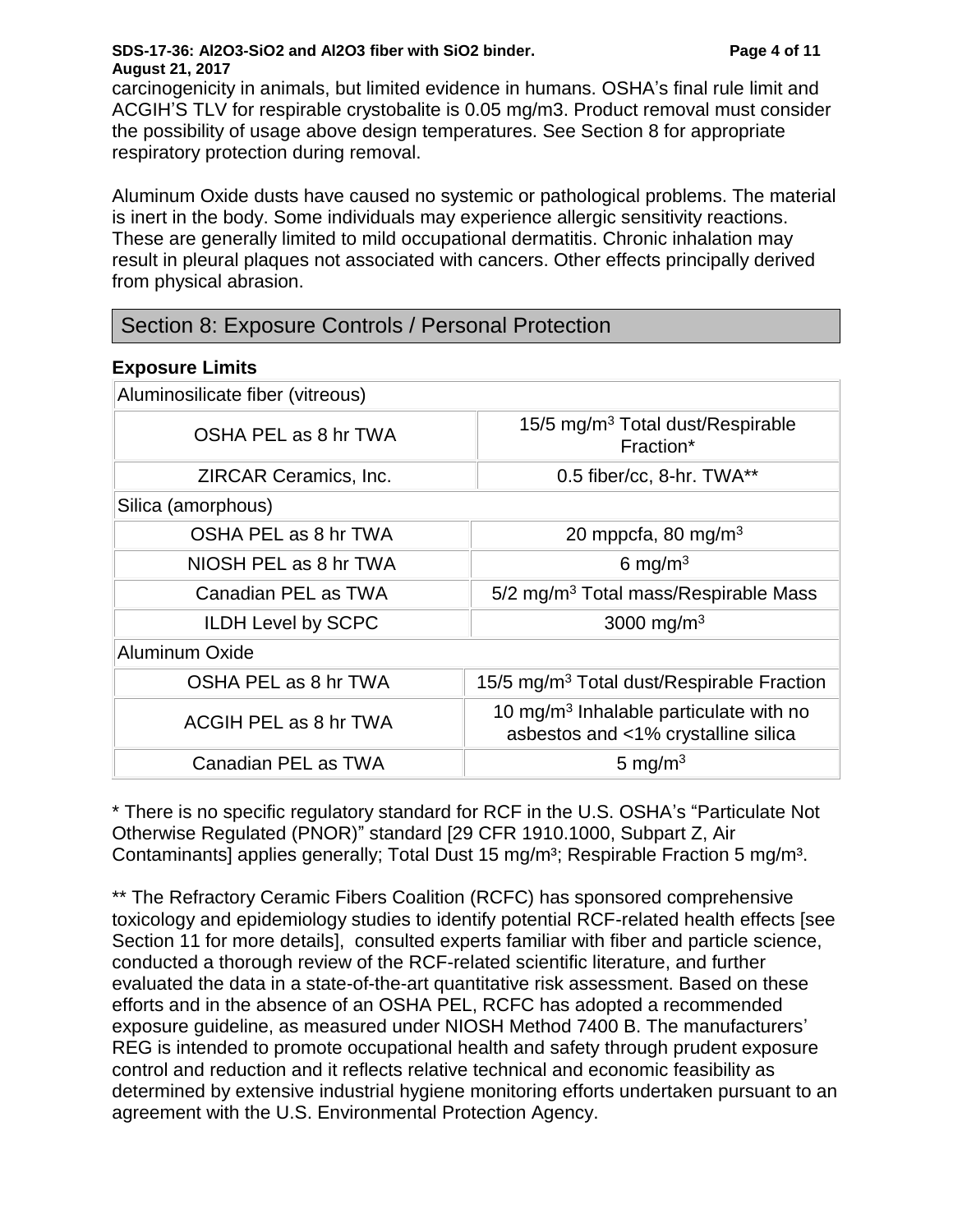#### **SDS-17-36: Al2O3-SiO2 and Al2O3 fiber with SiO2 binder. Page 5 of 11 August 21, 2017**

# **OTHER OCCUPATIONAL EXPOSURE LEVELS (OEL)**

RCF-related occupational exposure limits vary internationally. Regulatory OEL examples include: Australia – 0.5 f/cc; Austria – 0.5 f/cc; Canada – 0.5 to 1.0 f/cc; Denmark  $-$  1.0 f/cc; France  $-$  0.6 f/cc; Germany  $-$  0.5 f/cc; Netherlands  $-$  1.0 f/cc; New Zealand  $-$  1.0 f/cc; Norway  $-$  2.0 f/cc; Poland  $-$  2.0 f/cc; Sweden  $-$  1.0 f/cc; United Kingdom – 2.0 f/cc. Non-regulatory OEL examples include: ACGIH TLV 0.2 f/cc; RCFC REG 0.5 f/cc. The objectives and criteria underlying each of these OEL decisions also vary. The evaluation of occupational exposure limits and determining their relative applicability to the workplace is best performed, on a case-by-case basis, by a qualified Industrial Hygienist.

**Appropriate Engineering Controls:** Dust suppressing control technologies such as local exhaust ventilation, point of generation dust collection, down draft work stations, emission controlling tool designs, and materials handling equipment are effective means of minimizing airborne fiber emissions. For additional information, contact the Product Stewardship Information Hotline (See Section 16).

**Respiratory Protection:** When engineering and/or administrative controls are insufficient, the use of appropriate respiratory protection, pursuant to the requirements of OSHA 1910.134 AND 29 CFR 1926.103, is recommended. The following information is provided as an example of appropriate respiratory protection for aluminosilicate fibers. The evaluation of workplace hazards and the identification of appropriate respiratory protection is best performed, on a case-by-case basis, by a qualified Industrial Hygienist.

| <b>Respiratory Protection:</b> | Use appropriate protection pursuant to OSHA 29CFR<br>1910.134 and 29CFR 1926.103. The following information is<br>provided as a guide and reflects industry recommendations<br>for control of dust.                                                                                               |
|--------------------------------|---------------------------------------------------------------------------------------------------------------------------------------------------------------------------------------------------------------------------------------------------------------------------------------------------|
| $PPE < 0.5$ f/cc               | No specific recommendation, use personal protective<br>equipment based on local conditions.                                                                                                                                                                                                       |
| PPE 0.5 f/cc to 5.0 f/cc       | Half-face, air purifying respirator equipped with a high<br>efficiency particulate air (HEPA) filter cartridge.                                                                                                                                                                                   |
| PPE 5.0 to 25 f/cc             | Full-face, air purifying respirator equipped with a high-<br>efficiency particulate air (HEPA) filter cartridge                                                                                                                                                                                   |
| $PPE > 25$ f/cc                | Full-face, positive pressure, supplied air respirator.                                                                                                                                                                                                                                            |
| <b>PPE Other</b>               | Work clothes should be washed separately and the washing<br>machine rinsed following use. If possible, do not take work<br>clothes home following machining or removal activities that<br>produce significant amounts of dust.                                                                    |
| <b>Skin Protection</b>         | Wear gloves, head coverings and full body clothing as<br>necessary to prevent skin irritation. Washable or disposable<br>clothing may be used. If possible, do not take unwashed<br>clothing home. Work clothes should be washed separately<br>from other clothing and the washing machine rinsed |

Recommendations for Personal Protective Measures1, 2, 3 & 4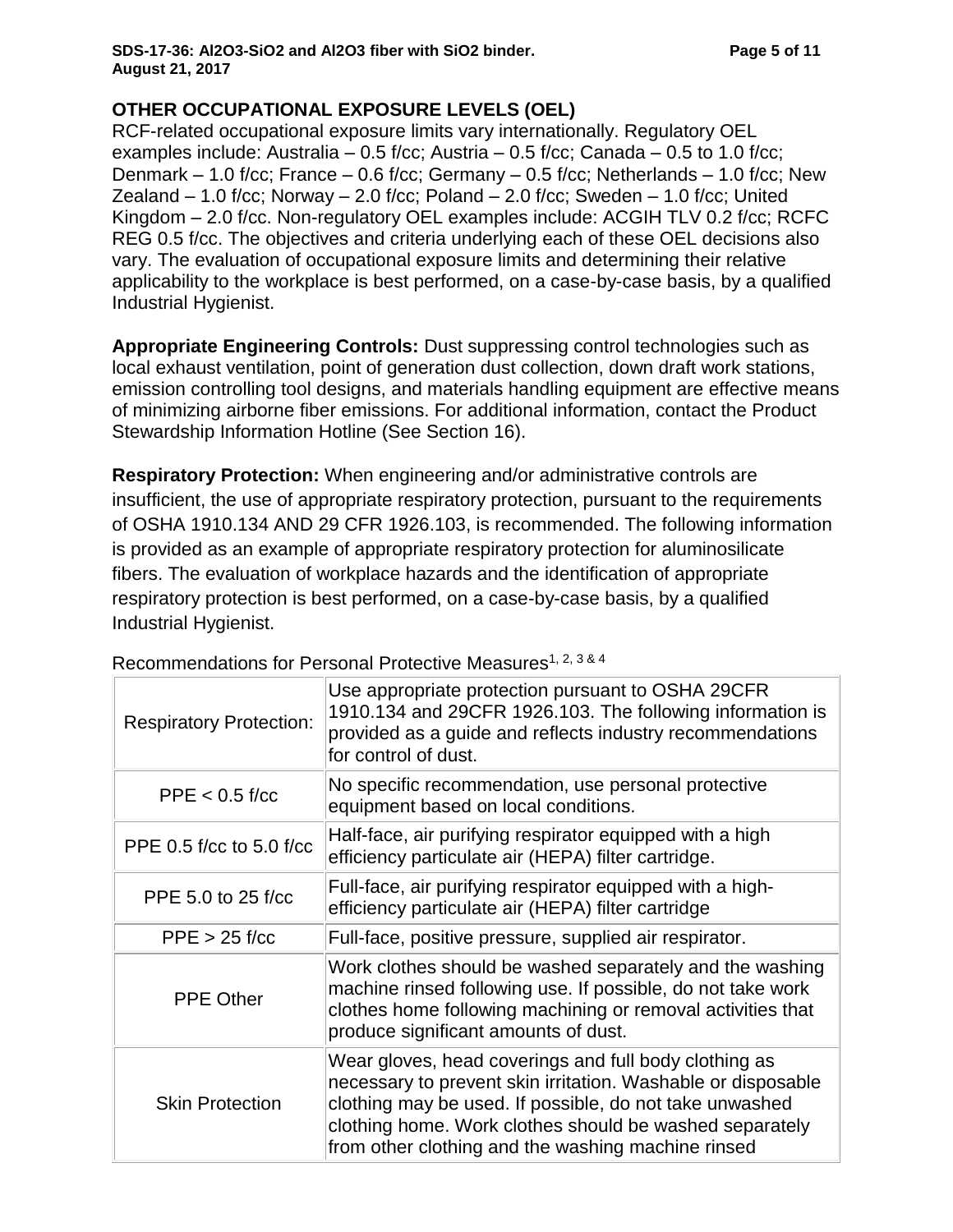|                | thoroughly following use. Inform the launderer of the proper<br>procedures.                                                                                                                                                                                                    |
|----------------|--------------------------------------------------------------------------------------------------------------------------------------------------------------------------------------------------------------------------------------------------------------------------------|
| Eye Protection | Wear safety glasses or chemical goggles to prevent eye<br>contact. Do not wear contact lenses unless chemical goggles<br>are also worn. Do not touch eyes with soiled body parts or<br>materials. Have eye washing facilities readily available where<br>eye contact can occur |

<sup>1</sup>Concentrations based upon an eight hour time weighted average (TWA) as determined by air samples collected and analyzed pursuant to NIOSH method 7400 (B) for airborne fibers.

<sup>2</sup>During furnace tear-out activities after-service RCF removals, the manufacturer recommends, at a minimum, the use of full-face air purifying respirator equipped with a P-100 filter cartridge to control fiber exposure.

<sup>3</sup>In the absence of other objective data or when concentrations are unknown, the manufacturer recommends the use of half-face, air purifying respirator equipped with a P-100 filter cartridge.

<sup>4</sup>Situations involving a potential exposure to airborne contaminants should be evaluated by a qualified industrial hygienist for the selection of appropriate respiratory protection and air monitoring.

|  |  |  |  |  | Section 9: Physical and Chemical Properties |
|--|--|--|--|--|---------------------------------------------|
|--|--|--|--|--|---------------------------------------------|

#### **Physical and Chemical Properties**

| Appearance                            |       | Odor            | pH  | Melting                         | Specific<br>Gravity |
|---------------------------------------|-------|-----------------|-----|---------------------------------|---------------------|
| <b>Physical State</b>                 | Color |                 |     | Point                           | (Shape)             |
| <b>Rigid Fibrous</b><br><b>Shapes</b> | White | <b>Odorless</b> | N/A | $>1760$ °C<br>$(3200^{\circ}F)$ | $0.19 -$<br>0.32    |

Note: Odor threshold, freezing point, initial boiling point and boiling range, flash point, evaporation rate, flammability, upper/lower flammability or explosive limits, vapor pressure, vapor density, partition coefficient: n-octanol/water, auto-ignition temperature, decomposition temperature and viscosity are irrelevant and/or unavailable to/for these materials.

## Section 10: Stability and Reactivity

**Chemical Stability:** Materials are stable with no possibility of hazardous reactions or polymerization.

**Chemical Incompatibilities:** Soluble in hydrofluoric acid, phosphoric acid, and concentrated alkali.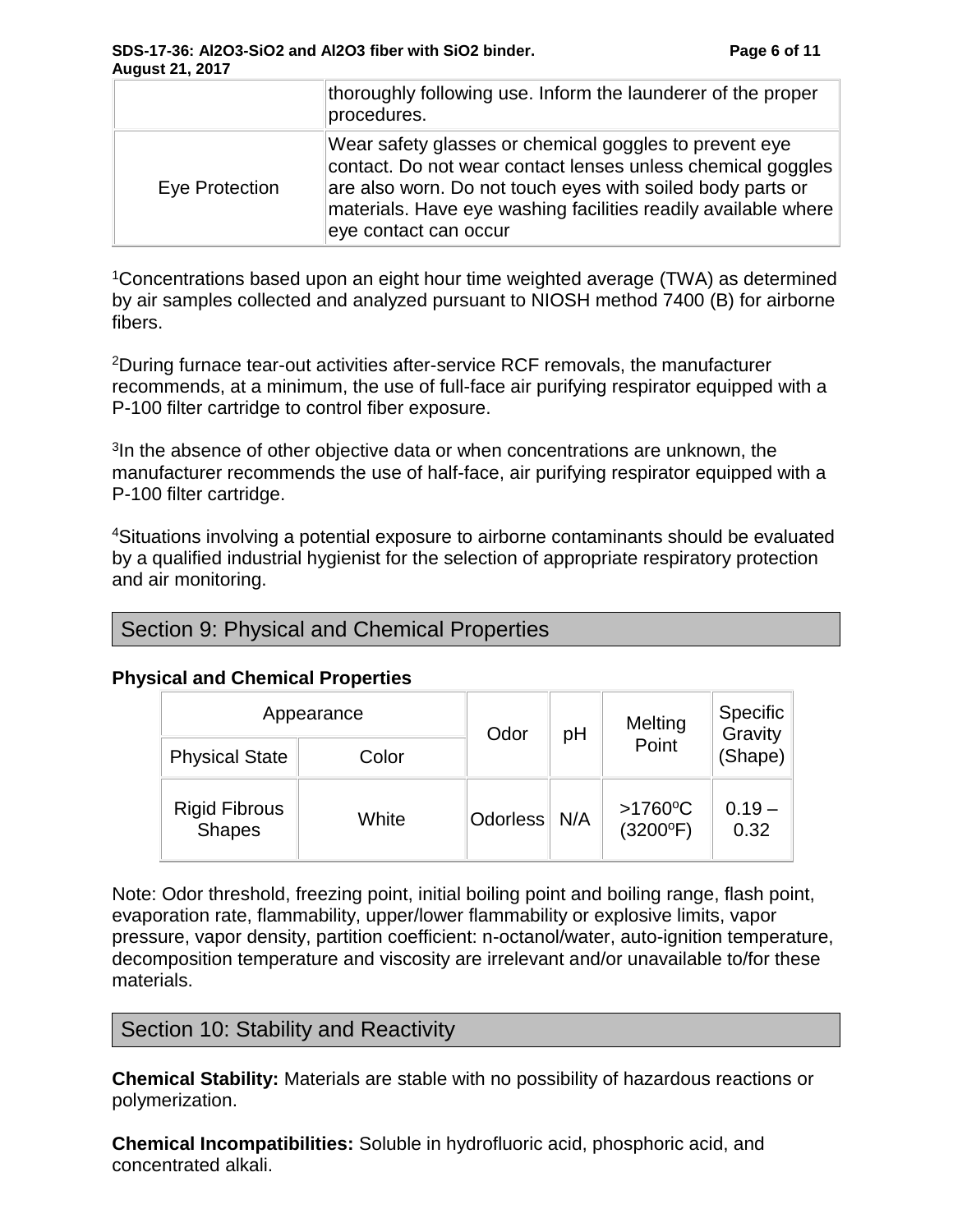## **Hazardous Decomposition Products:** None

# Section 11: Toxicological Information

#### Exposure Routes and Effects

**Inhalation:** If inhaled in sufficient quantity, may cause respiratory tract irritation. Symptoms may include scratchiness of the nose or throat, cough or chest discomfort.

**Eye Contact:** Slightly to moderately irritating. Fibers may be abrasive; prolonged contact may cause damage to the outer surface of the eye.

**Skin Contact:** Slightly to moderately irritating. Exposure may result in irritation, inflammation, rash or itching.

**Ingestion:** Ingestion is unlikely. If ingested in sufficient quantity, may cause gastrointestinal disturbances. Symptoms may include nausea, vomiting, or abdominal pain. Never induce vomiting without the advice of a physician.

**Medical Conditions Aggravated by Exposure:** Pre-existing medical conditions, including dermatitis, asthma or chronic lung disease may be aggravated by exposure; individuals who are atopic (with a history of allergies) may experience greater amounts of skin and respiratory irritation.

| Aluminosilicate fiber (vitreous)                  |                                                                                                                                                                                                                     |
|---------------------------------------------------|---------------------------------------------------------------------------------------------------------------------------------------------------------------------------------------------------------------------|
| <b>Acute Toxicity Estimate</b>                    | No Data Available                                                                                                                                                                                                   |
| Carcinogenicity by IARC                           | In October 2001, the International Agency<br>for Research on Cancer (IARC) confirmed<br>that Group 2b (possible human carcinogen)<br>remains the appropriate IARC classification<br>for RCF.                        |
| Carcinogenicity by NTP                            | The Seventh Annual Report on<br>Carcinogens (1994), prepared by the<br>National Toxicology Program (NTP),<br>classified respirable RCF and glass wool as<br>substances reasonably anticipated to be<br>carcinogens. |
| Carcinogenicity by ACGIH                          | The American Conference of Governmental<br>Industrial Hygienists (ACGIH) has classified<br>RCF as "A2-Suspected Human<br>Carcinogen."                                                                               |
| Carcinogenicity by European<br>Communities (DGXI) | The Commission of The European<br>Communities (DG XI) has classified RCF as<br>a substance that should be regarded as if it<br>is carcinogenic to humans.                                                           |

## **Toxicology**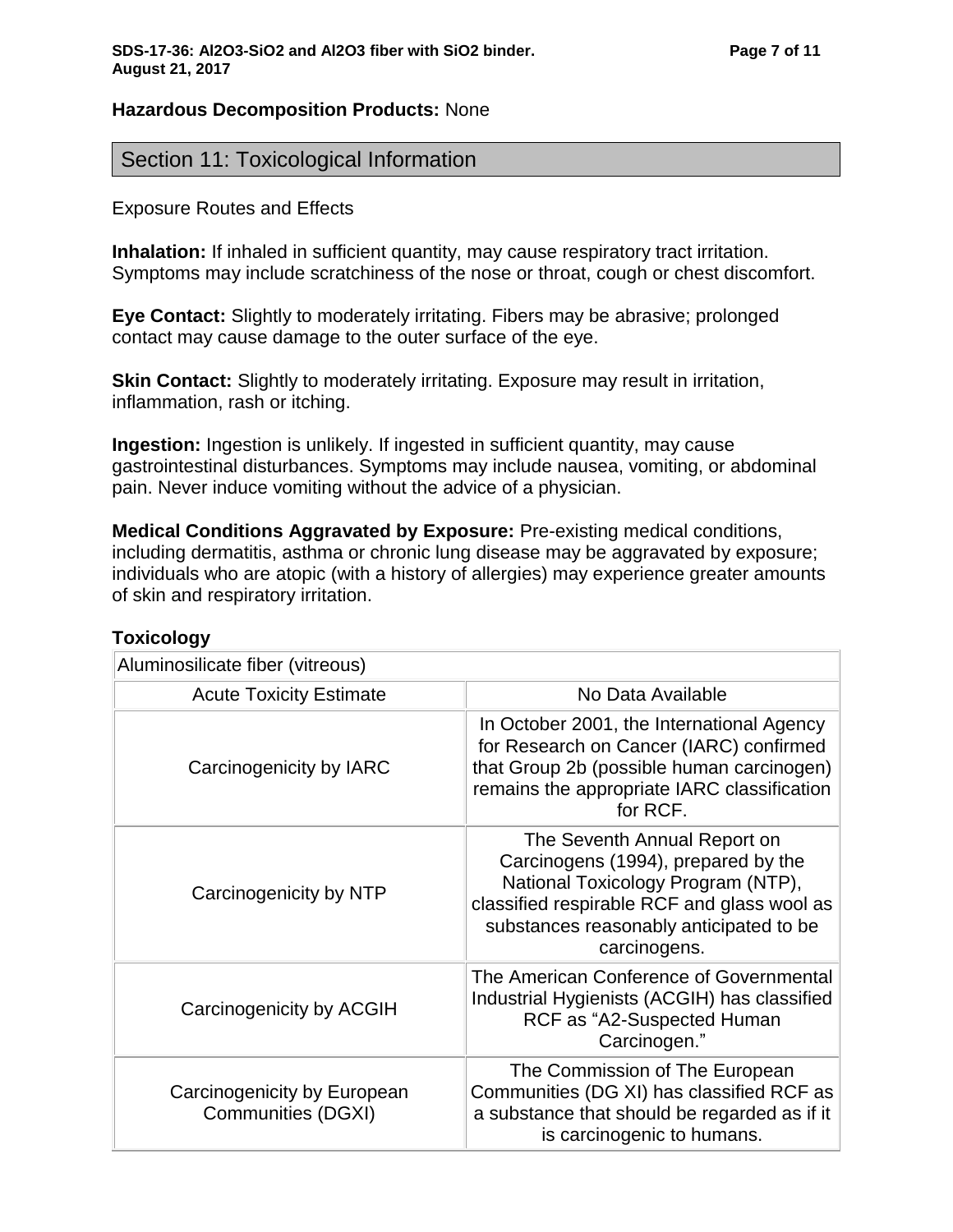#### **SDS-17-36: Al2O3-SiO2 and Al2O3 fiber with SiO2 binder. Page 8 of 11 August 21, 2017**

| The Canadian Environmental Protection<br>Agency (CEPA) has classified RCF as<br>"probably carcinogenic" (Group 2). |
|--------------------------------------------------------------------------------------------------------------------|
|                                                                                                                    |
|                                                                                                                    |
| $LD_{50}$ : 5000 mg/kg                                                                                             |
| Group 3: Not classifiable as to its<br>carcinogenicity to humans                                                   |
| <b>Not Classified</b>                                                                                              |
|                                                                                                                    |
| $LD_{50}$ : 4320 mg/kg                                                                                             |
| Group A4: Not classifiable as to its<br>carcinogenicity to humans                                                  |
|                                                                                                                    |

**Description of Symptoms:** See Exposure Routes and Effects, Hazard Statement(s) and Precautionary Statement(s) sections above.

## **Additional Toxicology Information**

A number of toxicological studies designed to identify any potential health effects from RCF exposure have been completed. In one study, conducted by the Research and Consulting Company, (Geneva, Switzerland), rats and hamsters were exposed to 30 mg/m³ (about 200 fibers/cc) of specially-prepared RCF for 6 hours/day, 5 days/week, for up to 24 months. In rats, a statistically significant increase in lung tumors was observed; two mesotheliomas (cancer of the pleural lining between the chest wall and lung) were also identified. Hamsters did not develop lung tumors; however, interstitial fibrosis and mesothelioma was found. Some, in the scientific community, have concluded that the "maximum tolerated dose" was exceeded and that significant particle contamination was a confounding issue; therefore, these study findings may not represent an accurate assessment of the potential for RCF to produce adverse health effects.

In a related multi-dose study with a similar protocol, other rats were exposed to doses of 16 mg/m<sup>3</sup>, 9 mg/m<sup>3</sup>, 3 mg/m<sup>3</sup> which corresponds to about 115, 75, and 25 fibers per cubic centimeter respectively. This study found no statistically significant increase in lung cancer. Some cases of pleural and parenchymal fibrosis were seen in the 16 mg/m³ dose group. Some cases of mild fibrosis and one mesothelioma were observed in the 9 mg/m<sup>3</sup> group. No acute respiratory effects were seen in the rats in the 3 mg/m<sup>3</sup> exposure group, which suggests that there may be a dose/response threshold, below which irreversible respiratory impacts do not occur.

Other toxicological studies have been conducted which utilized non-physiological exposure methods such as intrapleural, intraperitoneal and intratracheal implantation or injection. Some of these studies have found that RCF is a potential carcinogen. Some experts, however, suggest that these tests have limited relevance because they bypass many of the biological mechanisms that prevent fiber deposition or facilitate fiber clearance.

To obtain more epidemiology or toxicology information, please call the telephone number for the Product Stewardship Program found in Section 16 - Other Information.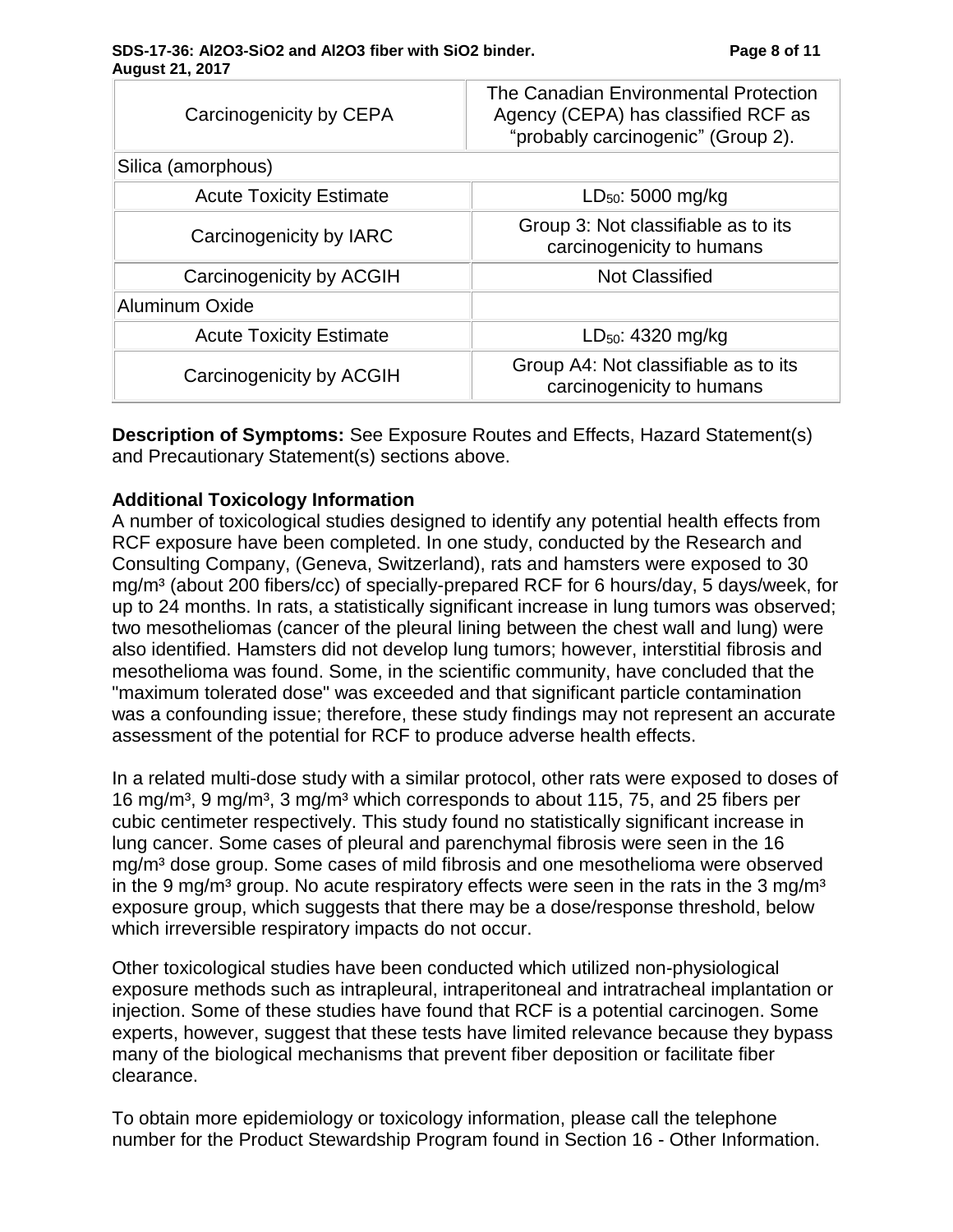Section 12: Ecological Information

**Eco toxicological Information:** No information available suggesting any negative ecological impact.

**Distribution:** Aluminum oxide and silica are naturally occurring and are widely distributed in igneous rock. Secondary deposits in sedimentary rock may be found.

**Chemical Fate Information:** The relative inertness of these materials indicates that they may be highly persistent in the environment. No information regarding any negative effects of this persistence has been noted.

# Section 13: Disposal Consideration

**Disposal:** Consult with local, state and federal regulations. In most cases these materials may be land filled safely.

**Hazardous Waste Classification:** As manufactured, materials are not regulated hazardous materials. Not listed as a RCRA Hazardous waste (40 CFR 261.31). Not listed under SARA, CERCLA, or the Clean Air Act. Any processing, use, alteration or chemical additions to the product, as purchased, may alter the disposal requirements. Under Federal regulations, it is the waste generator's responsibility to properly characterize a waste material, to determine if it is a "hazardous" waste.

**Empty Containers:** Empty containers may contain product dust or residue. Do not reuse.

Disposal regulations vary. Consult with all applicable regulations prior to disposal. Refer to Section 8 for instructions regarding Exposure Controls/Personal Protection.

# Section 14: Transportation Information

Materials are not regulated hazardous substances, no specific regulations apply.

## Section 15: Regulatory Information

## **U.S. FEDERAL REGULATIONS:**

EPA: Superfund Amendments and Reauthorization Act (SARA) Title III - This product does not contain any substances reportable under Sections 302, 304, 313, (40 CFR 372). Sections 311 and 312 (40 CFR 370) apply (delayed hazard).

Toxic Substances Control Act (TSCA) - All substances in this product are listed, as required, on the TSCA inventory. RCF has been assigned a CAS number; however, it is a simple mixture and therefore not required to be listed on the TSCA inventory. The components of RCF are listed on the inventory.

Comprehensive Environmental Response, Compensation and Liability Act (CERCLA) and the Clean Air Act (CAA) - RCF contains fibers with an average diameter greater than one micron and thus is not considered a hazardous air pollutant.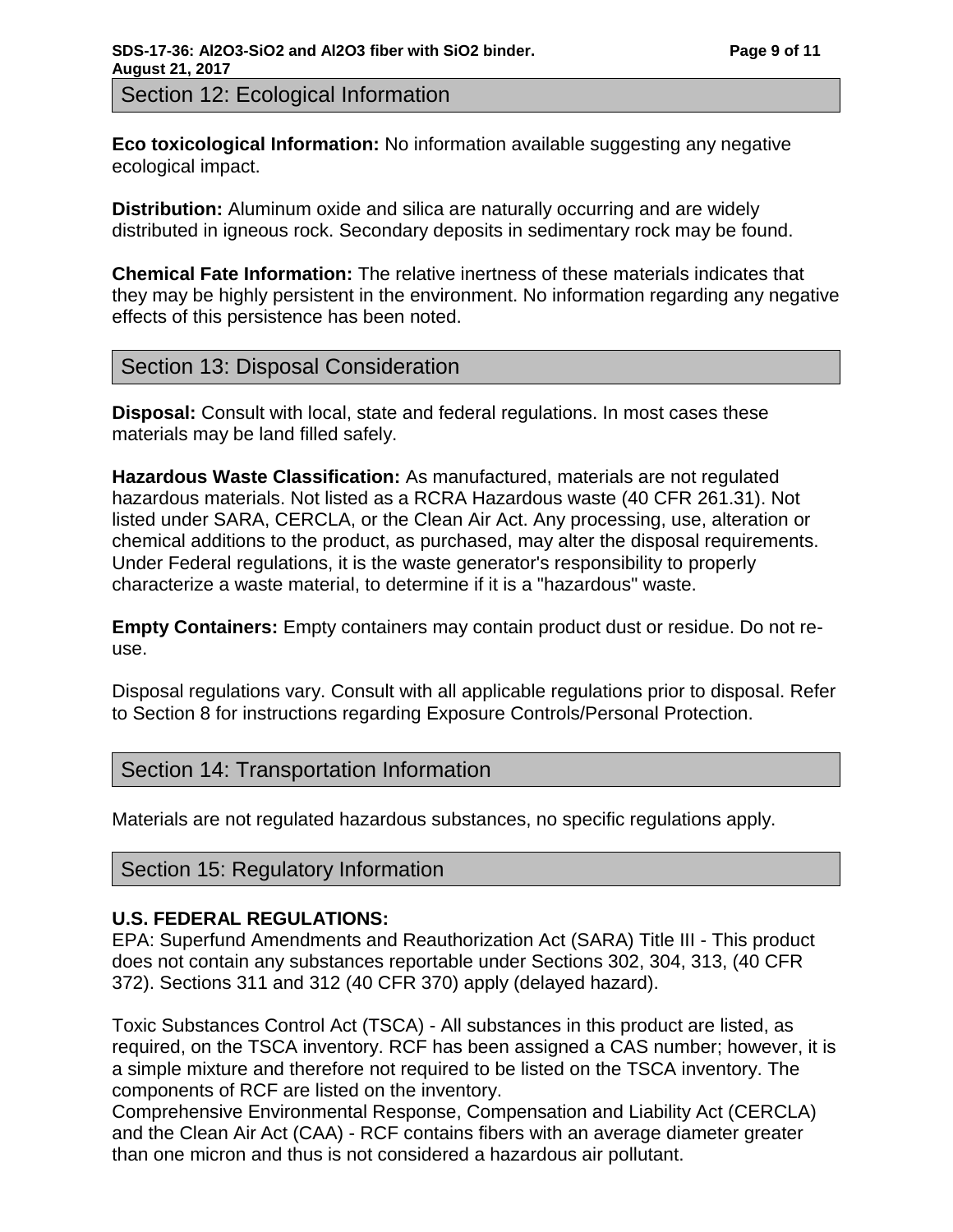OSHA: Comply with Hazard Communication Standards 29 CFR 1910.1200 and 29 CFR 1926.59 and the Respiratory Protection Standards 29 CFR 1910.134 and 29 CFR 1926.103.

California: Ceramic fibers (airborne particles of respirable size)" is listed in Proposition 65, The Safe Drinking Water and Toxic Enforcement Act of 1986 as a chemical known to the State of California to cause cancer.

Other States: RCF products are not known to be regulated by states other than California; however, state and local OSHA and EPA regulations may apply to these products. If in doubt, contact your local regulatory agency.

#### **INTERNATIONAL REGULATIONS:**

Canada: Canadian Workplace Hazardous Materials Information System (WHMIS) – RCF is classified as Class D2A – Materials Causing Other Toxic Effects Canadian Environmental Protection Act (CEPA) - All substances in this product are listed, as required, on the Domestic Substance List (DSL)

European Union: European Directive 97/69/EC classified RCF as a Category 2 carcinogen; that is it "should be regarded as if it is carcinogenic to man."

## Section 16: Other

## **After-Service RCF Removal:**

As manufactured, RCF products are vitreous aluminosilicates which do not contain respirable crystalline silica. However, following sustained, high temperature (>1800°F) use, it is possible for portions of the exposed RCF to devitrify into mullite or crystalline phase silica (cristobalite or quartz). Chronic exposure to respirable crystalline silica may lead to lung disease. IARC has concluded that: "Crystalline silica inhaled in the form of quartz or cristobalite from occupational sources is carcinogenic to humans (Group 1)" [IARC Monograph 68, June 1997, p. 210-211]. The Occupational Safety and Health Administration (OSHA) has adopted a permissible exposure limit (PEL) for respirable cristobalite at 0.05 mg/m<sup>3</sup>. When needed, the use of proper exposure controls and respiratory protection is recommended to reduce potential health risks and to ensure compliance with OSHA requirements. The evaluation of workplace hazards and the identification of appropriate respiratory protection is best performed, on a case-by-case basis, by a qualified Industrial Hygienist.

#### Product Stewardship Program:

The RCFC member companies have established a program to provide customers with up-to-date information regarding the proper use and handling of refractory ceramic fiber. In addition RCFC member companies have also established a program to monitor airborne fiber concentrations at customer facilities. If you would like more information about this program, please contact the RCFC Product Stewardship Information Hotline.